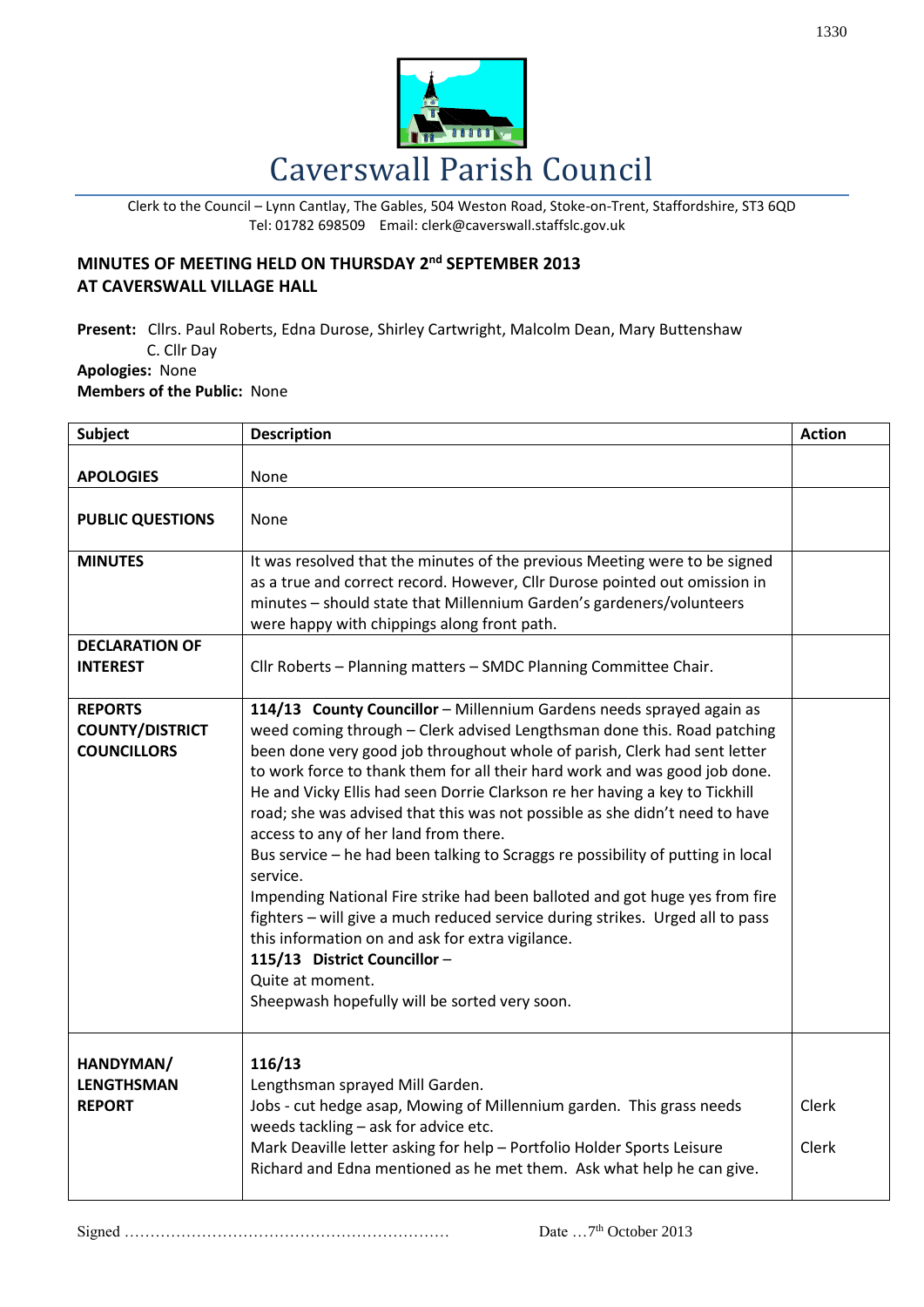|                        |                                                                                  |                                                                                            | 1331          |  |
|------------------------|----------------------------------------------------------------------------------|--------------------------------------------------------------------------------------------|---------------|--|
| Subject                | <b>Description</b>                                                               |                                                                                            | <b>Action</b> |  |
|                        |                                                                                  |                                                                                            |               |  |
| <b>MATTERS ARISING</b> | 117/13 HIGHWAYS ISSUES                                                           |                                                                                            |               |  |
| <b>FROM PREVIOUS</b>   | 118/13 The Dams - Posts                                                          |                                                                                            |               |  |
| <b>MEETINGS</b>        |                                                                                  | (102/13, 083/13, 063/13, 048/13, 034/13, 021/13, 05/13,                                    |               |  |
|                        |                                                                                  | Go ahead - N J Trees 14 posts. Clerk to speak to Rob Steele.                               | Clerk         |  |
|                        | 120/13 Car Park Use                                                              |                                                                                            |               |  |
|                        |                                                                                  | $(103/13, 085/13, 065/13, 050/13, 037/13, 023/13)$                                         |               |  |
|                        |                                                                                  | On 24 <sup>th</sup> August car park gates and door to village hall left open and also last |               |  |
|                        | Sat night car park left open.                                                    |                                                                                            |               |  |
|                        |                                                                                  | Cllr Roberts to check with Norma Massey re original agreement/use etc.                     |               |  |
|                        |                                                                                  | Need to consider having a key register so whereabouts of any keys are                      | <b>PR</b>     |  |
|                        | recorded.                                                                        |                                                                                            |               |  |
|                        | 121/13 Dog Fouling Signs                                                         |                                                                                            |               |  |
|                        | (087/13, 067/13, 052/13, 014/13)                                                 |                                                                                            |               |  |
|                        | Cllr Roberts supplied 5 metal signs and will put up as discussed.                |                                                                                            |               |  |
|                        | Cllr Cartwright reported that the 2 in church yard seem to be doing the trick.   |                                                                                            |               |  |
|                        | 122/13 Caverswall Junior FC                                                      |                                                                                            |               |  |
|                        | (097/13)                                                                         |                                                                                            |               |  |
|                        |                                                                                  | Clerk to contact as no letter of request has been received this is needed                  | Clerk         |  |
|                        | asap (before our next meeting).                                                  |                                                                                            |               |  |
|                        | 123/13 Millennium Gardens                                                        |                                                                                            |               |  |
|                        | (104/13, 089/13, 075/13)                                                         |                                                                                            |               |  |
|                        |                                                                                  | Letter to go to Mark Thorley, Derek Ward and Richard Durose to thank them                  |               |  |
|                        |                                                                                  | for all their help with the recent work done at the Garden to "spruce" it up.              | Clerk         |  |
|                        |                                                                                  | 124/13 Cars speeding on High Street                                                        |               |  |
|                        | (106/13, 091/13, 078/13)                                                         |                                                                                            |               |  |
|                        | Email from PCSO Adam Charlesworth to say he will try and go with speed           |                                                                                            |               |  |
|                        | gun.                                                                             |                                                                                            |               |  |
|                        | 125/13 St Peters School - Extra Land                                             |                                                                                            |               |  |
|                        | (107/13, 096/13)                                                                 |                                                                                            |               |  |
|                        | Nothing further heard from School.                                               |                                                                                            |               |  |
|                        | FIELD - NO CAMPING ON THE PLAYING FIELD - SIGN.                                  |                                                                                            |               |  |
|                        | 126/13 Land Registry                                                             |                                                                                            |               |  |
|                        | (084/13, 064/13, 049/13, 036/13, 025/13, 010/13, 093/12)                         |                                                                                            |               |  |
|                        | Clerk to speak to Solicitor to try and sort out the register of the title to the |                                                                                            |               |  |
|                        | land.                                                                            |                                                                                            |               |  |
|                        | 127/13 - Woodland Trust - Free Trees                                             |                                                                                            |               |  |
|                        | (113/13)                                                                         |                                                                                            |               |  |
|                        | No action to be taken                                                            |                                                                                            |               |  |
|                        | 128/13                                                                           |                                                                                            |               |  |
| <b>CORRESPONDENCE</b>  | Lloyds TSB                                                                       | Changes to Bank to TSB                                                                     |               |  |
|                        |                                                                                  | <b>Bank Statement</b>                                                                      |               |  |
|                        |                                                                                  |                                                                                            |               |  |
|                        | Cav Village Hall re car park usage                                               |                                                                                            |               |  |
|                        |                                                                                  |                                                                                            |               |  |
|                        | Eon                                                                              | re highways lighting                                                                       |               |  |
|                        |                                                                                  |                                                                                            |               |  |
|                        | <b>SMDC</b>                                                                      | Register of Electors update                                                                |               |  |
|                        |                                                                                  |                                                                                            |               |  |
|                        | 129/13 Payments:                                                                 |                                                                                            |               |  |
| <b>FINANCE</b>         |                                                                                  | The following accounts were approved for payment:-                                         |               |  |
|                        | Mrs L Cantlay - Clerk Salary and Expenses - Aug & Sept<br>£330.98                |                                                                                            |               |  |
|                        | Town & Country Services - Cutting verges(x) and field (x)<br>£906.00             |                                                                                            |               |  |
|                        |                                                                                  | and work at Millennium Gardens                                                             |               |  |

Signed ……………………………………………………… Date …7